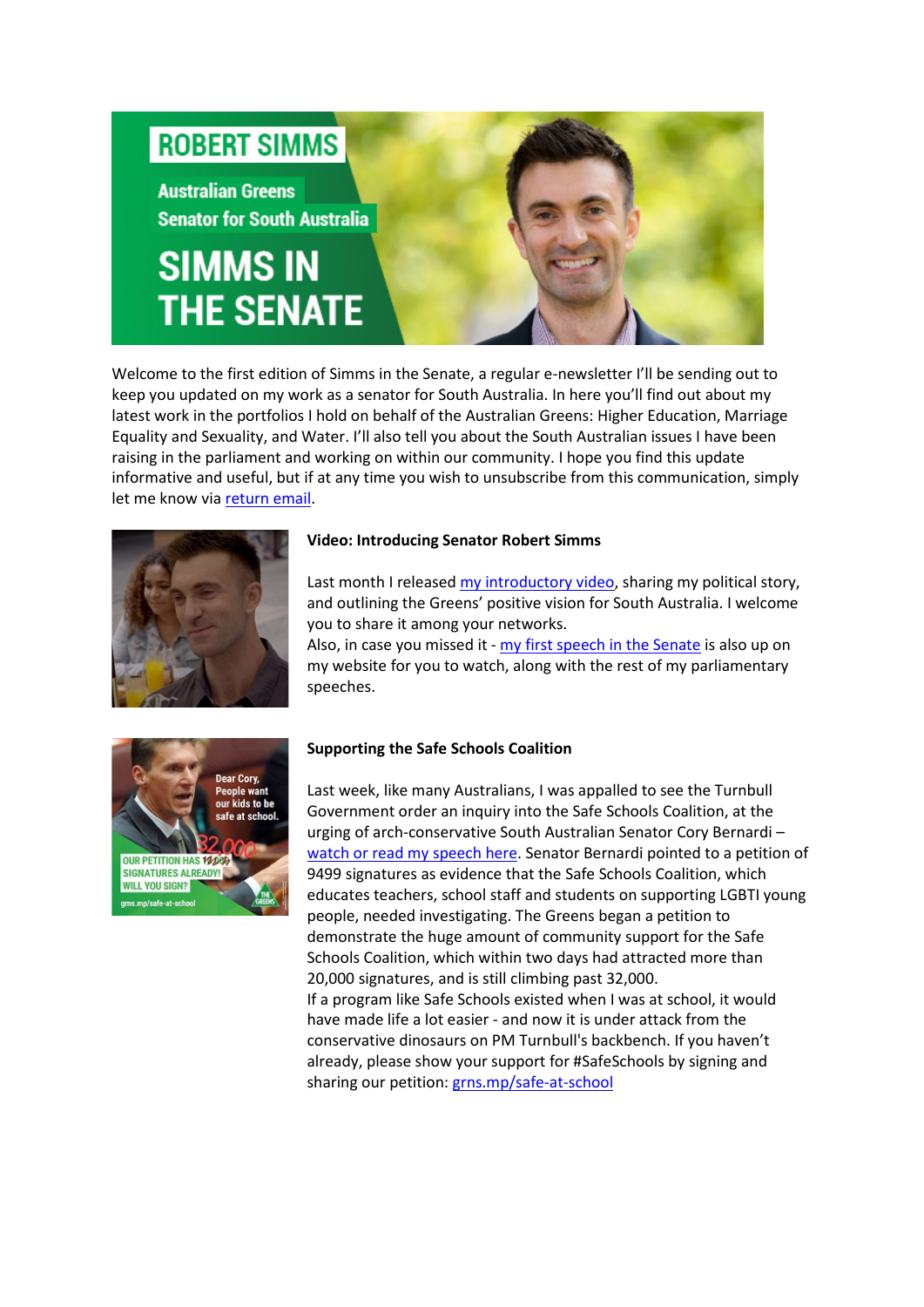

#### **No to a nuclear waste dump**

The outcome of the Nuclear Royal Commission isn't surprising - we've known the most likely result of this process was to support South Australia becoming the world's nuclear waste dump. The Weatherill Government is selling out our state's reputation and future with its nuclear plans. It's been clear from the turnout at recent community meetings that the South Australian community isn't happy, and the Greens will fight to stop SA becoming the world's largest nuclear waste dump, creating a costly and dangerous burden for future generations. [You can watch or read my speech in the Senate about this here.](http://robert-simms.greensmps.org.au/content/speeches-parliament/nuclear-waste-dump-not-answer-sas-financial-woes)

### **Future-proofing SA with smart innovation and green jobs**

Innovation and new, sustainable technologies are key to South Australia's future. Holden has just announced hundreds more jobs will go from Adelaide's northern suburbs, so our state needs action on this now[. This week the Senate backed my motion](http://robert-simms.greensmps.org.au/content/media-releases/senate-backs-electric-cars-sa) calling on the government to refocus South Australia's car manufacturing industry on electric cars. This follows the firs[t Private Senator's Bill](http://robert-simms.greensmps.org.au/content/media-releases/greens-call-federal-support-electric-car-manufacturing-following-holden-annou) I introduced in the parliament, along with my colleague Senator Janet Rice from Victoria, to expand the Automotive Transformation Scheme so that smaller motor vehicle and motor vehicle component manufacturers in the green car sector could access government funds to support their operations. Electric car production is a multi-billion industry and would provide an opportunity for us to harness the skills and experience of our manufacturing industry and create new jobs. In regional SA, towns in the mid-north like Whyalla and Port Augusta are on their knees. They need a

plan that doesn't tether them to volatile world markets so if an industry like the Arrium steel works, or the Port Augusta power station, faces closure, the towns can still thrive. Green jobs in solar thermal, advanced manufacturing and electric cars would not only benefit our environment but would give the South Australian jobs market the boost it so desperately needs.

#### **BP in the Bight**

Last week was a big moment for protecting the precious marine sanctuaries in the Great Australian Bight. Together with Senator Nick Xenophon, I [launched an inquiry](http://robert-simms.greensmps.org.au/content/media-releases/drilling-great-australian-bight-will-not-go-unchecked) into BP's plans to drill for oil in the Bight, which will look at the effect of any accident on the marine environment, the capacity - or lack thereof - of government or private interests to mitigate the effect of an oil spill, effects on tourism, commercial fishing activities and other regional industries, and the state of current research and science. This is a win for the Bight, and a win for those who want to protect the pristine marine environment that makes South Australia so special. You can add your name to the growing list of Australians who want to defend the Bight b[y signing our petition.](http://campaigns.greens.org.au/ea-action/action?ea.client.id=1792&ea.campaign.id=48176&ea.url.id=550013) On behalf of the Greens, I will be holding BP to account during this inquiry. Stay tuned for details of how to make a submission, and how to follow its progress.



#### **Take the 2016 Student Survey**

We kicked off Orientation Week last week by launching the 2016 Student Survey, for students to have their say on issues affecting them. We're still taking responses now - head to [grns.mp/student-survey](https://www.surveymonkey.com/r/RRCPP9K) to answer the ten quick questions.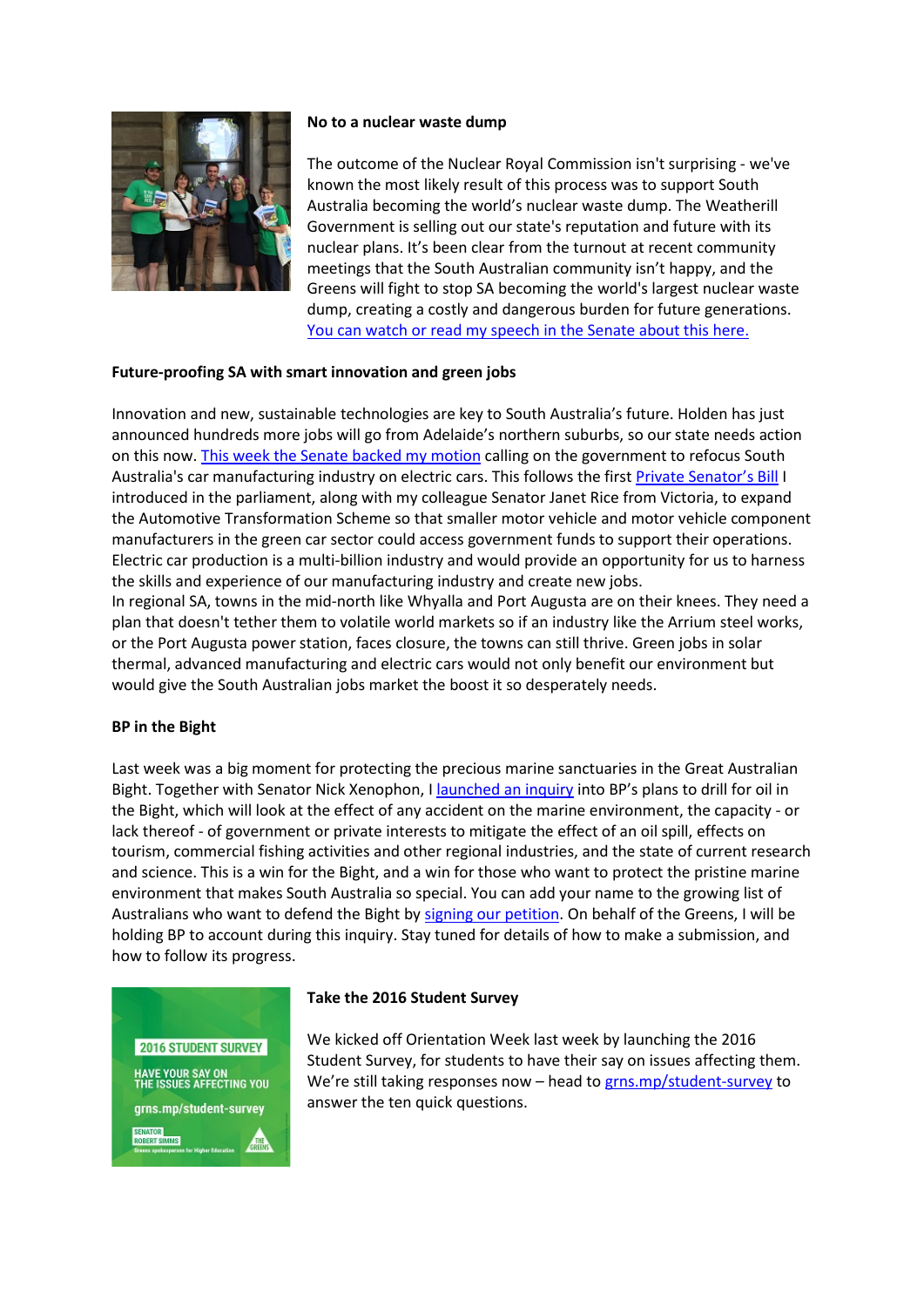

#### **Save Our Scholarships**

In the final parliamentary sitting week of 2015 we saw Labor and Liberal team up to lump students with more debt by changing the Student Start-Up Scholarships to loans – a lousy move for students, just in time for O'Week 2016! The scholarships provided much needed relief for students at critical times by providing funds to cover bills for textbooks, laptops, internet access and other necessities. Turning the scholarships into loans will result in an extra \$6000 of debt for a student studying a three-year Bachelor degree. I spoke out against these attacks on higher education [in the parliament](http://robert-simms.greensmps.org.au/content/video/senator-simms-stands-students-against-liberallabor-cuts) and [in the community.](http://au.educationhq.com/news/33435/labor-retreats-to-back-uni-changes/) You can [add your](http://robert-simms.greensmps.org.au/content/news-stories/save-our-scholarships)  [voice to the Greens' Save Our Scholarships campaign,](http://robert-simms.greensmps.org.au/content/news-stories/save-our-scholarships) urging Labor and Liberal to reverse this unfair decision.



## **Marriage equality plebiscite credibility crumbling**

The Turnbull Government's position of holding a plebiscite on marriage equality is crumbling, as elected members within their own coalition openly state they won't listen to the people of Australia if the plebiscite is resolved in the affirmative. What an absurd waste of money this would be when we know public opinion strongly supports marriage equality. During Additional Estimates last month I interrogated the government and learnt that they are already burning through taxpayer funds just to plan for the plebiscite. I also enjoyed sending Valentine's [Cards to 41 government and cross-bench senators, as well as](http://www.outinperth.com/greens-senator-wishes-pm-a-happy-valentines-day/) Prime Minister [Turnbull,](http://www.outinperth.com/greens-senator-wishes-pm-a-happy-valentines-day/) urging them to legislate now for marriage equality! I'll continue to push the government however I can to ditch the \$160 million plebiscite and get on with making marriage equality a reality by legislating for it in Parliament.



#### **Love is Love – show you agree!**

Our 'Love is Love' rainbow stickers have been very popular at recent community events, including LGBTI festivals across the country. [Contact](mailto:senator.simms@aph.gov.au)  [my office](mailto:senator.simms@aph.gov.au) if you'd like your own sticker to show you agree.

#### **Murray-Darling Basin Plan**

Late last year I attended hearings of the Senate Select Committee on the Murray-Darling Basin Plan's inquiry into the impacts of the plan in Goolwa and Renmark. It was great to engage with the local community on ensuring a thriving river system for generations to come.

Recently in the Senate we referred the Water Amendment Bill (2015) to an inquiry over concerns that trade revenue from the Murray-Darling Basin Plan would be used for purposes other than purchasing water. The Greens' primary concerns are that there is no guidance on how these funds can be used for 'environmental activities', and that this change could result in subsidising environmental programs that should be funded from other areas.

During Additional Estimates last month I submitted questions about these concerns the fact that the